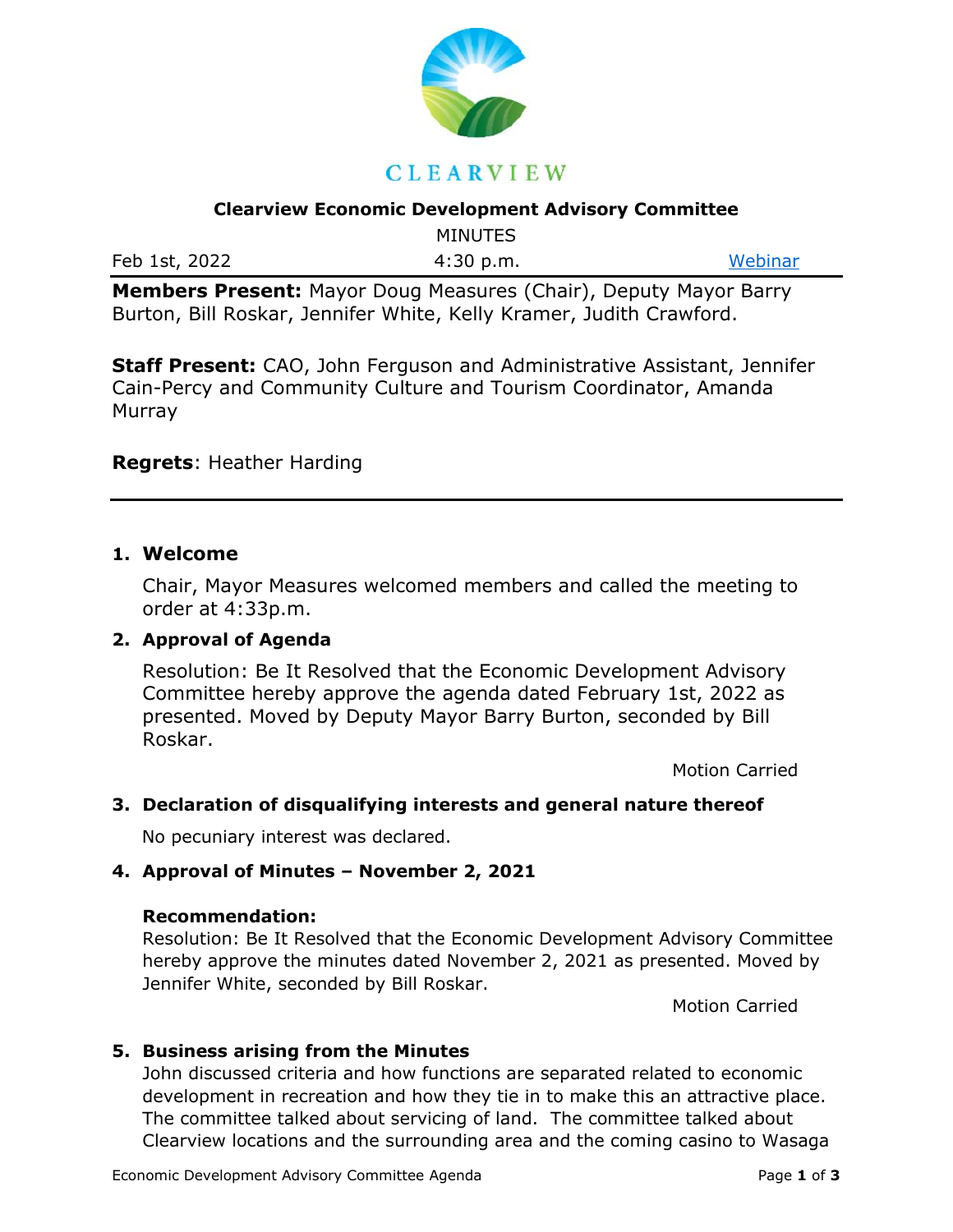beach and traditional B&Bs, and Air B&Bs, zoning, event centres agricultural land and the type of clientele coming to Clearview, specifically the Creemore area. John suggested we could look at a consultant down the road, but we should do the planning first and zoom is not ideal we need to have a platform in person. March/April is the goal date when we can meet the in-community centre. The Tentative date of March 23rd was selected to get feedback from the Clearview team.

**6. Financial Report –** The budget is in a new year

# **7. New Business –**

- Community Culture and Tourism Coordinator, Amanda provided an update on the Clearview Spring Rec Guide distribution area, South Georgian Bay tourism, Simcoe County and the Ontario travel centre and provided some statistics. The committee talked about geocaching and other technology advertising for search engine optimization, QR Codes and signs for up-todate information. Jennifer White might have some tactics to assist with this.
- Mayor Measures shared the GNE is moving a head unless something changes from the provincial directive, very positive news.
- Mayor Measures spoke to the importance of Joint Municipal Physician Recruitment and Retention Committee presented at the Regional CEO's meeting.
- Mayor Measures shared as an FYI for Eligible businesses required to close or reduce capacity due to the current public health measures put in place to blunt the spread of the Omicron variant of COVID-19 can [apply](https://r20.rs6.net/tn.jsp?f=001xoQTZyrzJ5txH6Plxo2w1hRZCaayMT6uxRfjX6oinfOTlJdIMTaaXH2vZWHUZ_yycLADwFgLCJXy4SpO2yUQuJxi_Foy5486bQlpiARzQBJCwgBBtKsTrJ_GoetvNrms0zOOay4_KaK-PimTlYbNrLxPi9dF4NZPFmRRtzJgtcCCyQvF8XNobZc2TGf2g7KlPqVYpQzSfQWD5emyAwHjoj3NfQI8N3LqDvq4csGn1B9dGd_Y1hgY0l8wuaE90wMuDmxwPBqszqWjnCCw3dwWQrpKzEJ9tgHAW0Q36OkYgLClUQT0fB2hZrTB4Je9v5mAricPrp95to1_5tyDY-T0JN7ETlSRklbDEC9fmO_flED3W_dBsPx_TUBFJtqOR18j2GWCMJblfaHk9LsllV5YFPBvPZiVEryjK3TuGUK9SA_cBEEIrCf5Dpp9YHAXtUOMNxFxQLM7YqtMxi9hpvCmf0F3hp-jZm9BEvaVVpeYEuOX3ixND-t7AOfigAsgYRDye4aF0dxV9s47APrxM4ghjx7N1JGRFLkhJtjRWVPicIsW-fRG-SZIFUnzRv8q7mEdzdhDjxYFbF6P_8OmYPNvs7noweY3LMHAR7m84tITyg6nt4L1PS51HFvJ2oH6RFEO-Vmr8An3cNXXv6yHr9Ybo8jhL4EoefG6m6wcBuR1dy9IJEcGLWwHIKdx-4E8JThN8D7tHCdBMNjyoCnNWNmHdnICW_EsY6LwkqkUtWRuhnhzm13q0ZfzP2-i06ziQjqYBBTecn2wAkPCyACgEEkO6keyuUWarhV67wmyeLatBvn2dHEyFxMZTPURVrbzfvvUj74ihKI6xzPZcN4jQn4MPvk1ZJd6vmpsu0lfDDqFWlByIyzabWVTSdL_nXqejDB7O8nMUJB6Ksj_DhWkc3bGt_KsJNzjXZvI8vfZC8SzZyjnRpZw-ZlHdUKPLnjTrad2pcfbW9N52Gak0w5iZVd8ogNJGlNv9INE3JbIcZQUDOYN_YJ5gMaE3cPFv0cYSyrVx94fHr_UxdiEUjTQia3B0S5LI9h5Vpd_NyQjruAbjir32kQg_Wvt0azD_mElxRXPp2MDGLf7ZFKaahDXfQdYfXn1U6aGeL1DyUmq8swExE4gPCHL0roSpY4pUayLGcSmcXbkJy8otOJx1hFC8twVZeOZEe2v8yvmWNA-Zql0rq0RgJxIvKlzCOHT6HaodIGOkPxiA1HtAeiAoJY-altGyIK2K4rhxBgfyMIlJrF1T6ZhU1vdielSyxbXST8oUyXo1iQNKSurHSoAbZgZcpZ8786mU5uRQHRIpHsgDcAVsjM9Ec101GTF9LhiVeH9U6uYoSTwf4NHMyp3Y47VbVXR_hAwBHqR4M3mPX5a3CIWnUGfE7ZChd27meJGG7D27SPQvR_oy0udc9ua_Eb5xgYe5ZEinQ5NGvbu9o6sQvbVTvBLqGBjL3nqjnVuS2fIWpMNr1QxGuU0yUZ1cATBNf6w-8RFZk_2AwD-&c=H2LZbWx7uHny2-uiV6jOvqYgwu9LTOZMJdZw5P8T16WmfEk_Ewm6SQ==&ch=8NKaAamZ7aezV4Oq4L3Q2Ub1Dw5bEgMNzmzk4Cdm-acSMl-QrQrAbg==) for the new [Ontario Business Costs Rebate Program.](https://r20.rs6.net/tn.jsp?f=001xoQTZyrzJ5txH6Plxo2w1hRZCaayMT6uxRfjX6oinfOTlJdIMTaaXH2vZWHUZ_yyns2JLb_cR1kqNVM4A_lGOdgi8GqkzGVlzM5xhgyUm-WcGgtkYT3OQGqEVJDeOB9uw3QJxyhQyL3AVTmfPAiljIOA_MlLeUtPSUxrnXBtLERNTIk9ldRJPpOxbB5O1cGMmyJv6NIc2DT5OAGkWJAR3MjR4iRu4Vd2ysxn52pA37XM5Y32u5B3q9SKTOT_tTCIReWRF5T_rWiGfm8zMnS57w-jrkDcldLaquUz1_6tPslCPfT50Na3KyKCLHNazqls8NwA5lnMHlpoiKPDneiUqurNH1lq4bu6Oa3vuuAKNYwSU4fUelxopn55wLinauBD0zrYoAdKe4YH4W_IjOBgeJUrFGaSm3E5PGdYExC8crrOzj1bkfb-PrpNds0nRYvNln-HesRt_4gFRfwDp9Uf95ZU3kWb9OQxecOZnOgzkiN3Q3ZtTb1adXQ8UG50ThvUlxdqkvwC2w0IJPrf7rB4q9-DibMloHoZwfjJgeq1yIHkWPEmon6agUKesQ4Lvb_HC6FNyo3jx7uKdsOiiiX2qscb6FoRgXxaCwOwYJsIjtD_3--q-_pShN1tTsYL0-gVk4cviQnVx2k3h6HzKkQIm6TwPvpeR24hZcjsJEsiAN7DI6Py8hHMrXvRGwtxmvFv-pIFKuJJuYpGqDVnIvoVEux1pCKlfmSPgO5-V65FWVSrAqtRtM0PYEFmYnBl0P3iP9WZZa6x9yZzNptUn4cEvLb-XFFGHaWOyHec6HKKv4_d_AODkTAjJ3RuDE6egWIC31DuYt69rPV9e2MSK0fmbH5ISouyHsF0ZA4WTB2NxkoRy12WLb1_aEx1d1Sw5tboJmMn0pTS30ymG58ZfQ6paLkja3GDAseGNxgfK7_0be2ijqPVTlC2NfeT0BXRSq7sk-pdSFnPNRA4pYObMrWV3r3ZPQwInyAA5wvrIap85ksmAjmMIOkOs_WHXSZ1DZleIhOc9ALzDUr1YvMiQu3ibjJLCJKZzP8eNa2HKgX5usYM3rY6bZUr1mTfB2n25z7otP4ZhyzyjqV-4_0hdeVA_edPbb6JADq0I3bjKModAQwLZiHU8U6WVIQnJUxKOYPbSYXD6a47TiEZLp2PBRDj3QtWBoDmzbNpwEQYN8UrwWXZNz9jsSL-YuzIOge8SN5rNb0E53OIrDGNItMWddxIaV_uqHHES3zpduAvjZgeN7hQKSNgU2-sVL9NXNYCoQvhsV7xYIP2CLvf51TFbDg_nFQz1WLrmBuGP6vl-zXZdImeeEdTbt35yvH6IgyUvDgqclFVYz6EDkB5xv-F3VUGrutKaOB9c9njEXkrU3ettUTMNxdPsgfIPpdLaP0Vci47nbedVJX3nLdRJLSla5EY-0s23MqXQBXvFLTV69ZMXu7LBxpDWq1Gh9Z0g48x1eu8snSONa7lFnj9FfWQvPFoxeRM33cYCri1&c=H2LZbWx7uHny2-uiV6jOvqYgwu9LTOZMJdZw5P8T16WmfEk_Ewm6SQ==&ch=8NKaAamZ7aezV4Oq4L3Q2Ub1Dw5bEgMNzmzk4Cdm-acSMl-QrQrAbg==)
- Deputy Mayor Barry Burton provided an update on the Simcoe County Economic Development initiatives - [Western Ontario Workforce Caucus,](mailto:https://wowc.ca/western-ontario-workforce-strategy/%23:~:text=The%20Western%20Ontario%20Workforce%20Strategy,and%20the%20Province%20of%20Ontario.) [Exploring Exporting,](mailto:https://www.youtube.com/watch?v=ScvCss-h1vI) [#ITSTARTS,](https://events.eventzilla.net/e/ambassador-information-session--2138818924) [Business Event Calendar](https://edo.simcoe.ca/events-news-and-videos/events)
- The committee discussed substantial signage for Stayner as the gateway. Historical downtown, and possible slogans that could be presented by the Chamber, clean up old signage. Township is hiring Summer Students; we should keep that in mind for EDAC.
- **8.** Kelly shared that the Clearview Chamber is having an Annual International Women's Day on March 6<sup>th</sup> amazing business women from Clearview [https://www.clearviewchamber.com/event-details/clearview-womens-day.](https://www.clearviewchamber.com/event-details/clearview-womens-day) Bill provided an update Kinsmen Club has some coming events such as duck races, golf tournament and sausage and cider in July. Next Meeting March 1st, 2022

## **9. Resolution:**

Moved by Bill Roskar, seconded by Deputy Mayor Barry Burton, Be It Resolved that the Clearview Economic Development Advisory Committee meeting be adjourned at 5:50p.m.

Motion Carried.